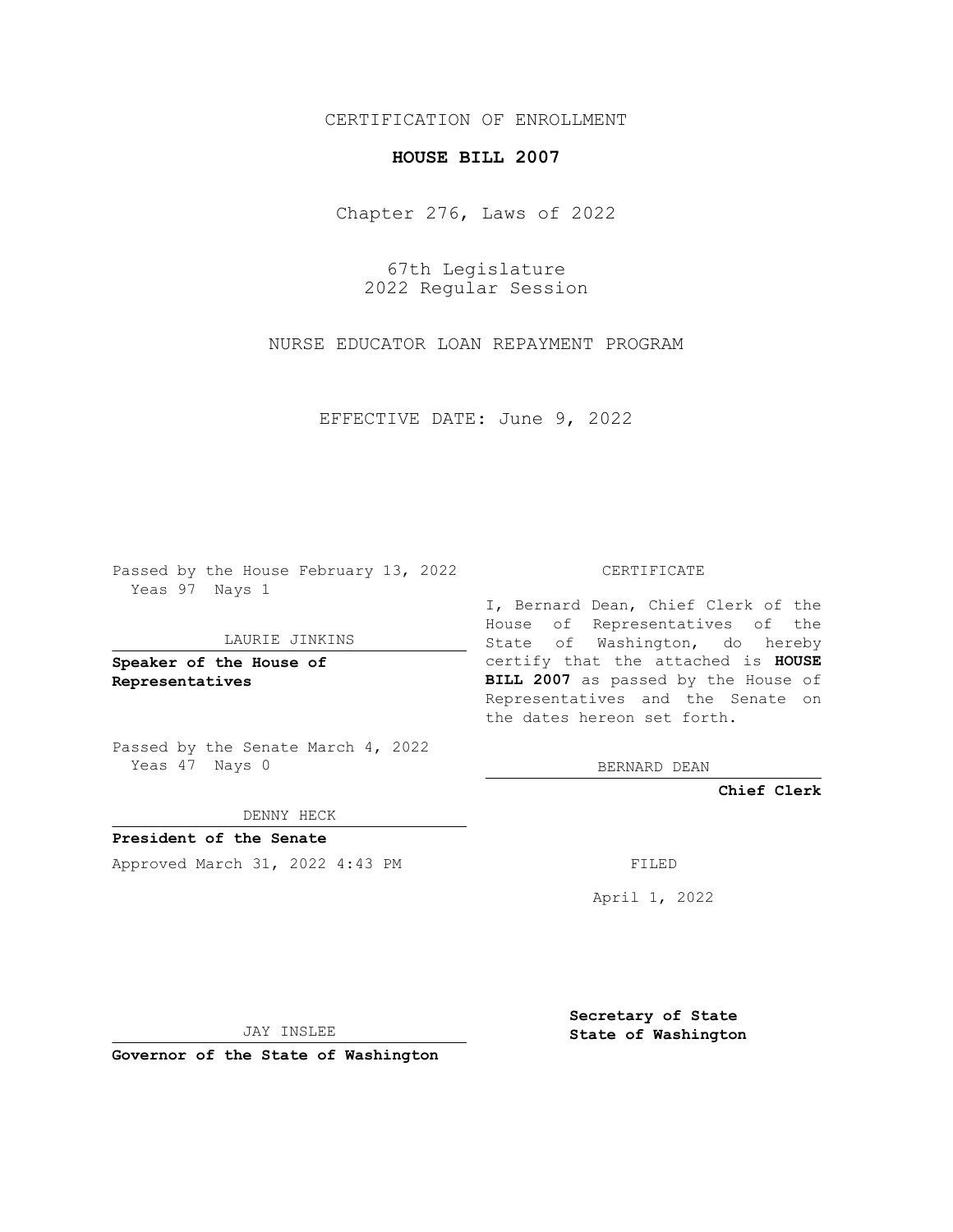### **HOUSE BILL 2007**

Passed Legislature - 2022 Regular Session

# **State of Washington 67th Legislature 2022 Regular Session**

**By** Representatives Slatter, Cody, Bergquist, Goodman, Leavitt, Peterson, Ramel, Ryu, Santos, Senn, Tharinger, Chopp, Macri, Bateman, Ormsby, Riccelli, Lekanoff, and Pollet

Read first time 01/17/22. Referred to Committee on College & Workforce Development.

 AN ACT Relating to establishing a nurse educator loan repayment program under the Washington health corps; and amending RCW 28B.115.020, 28B.115.030, 28B.115.050, 28B.115.070, 28B.115.080, 28B.115.090, 28B.115.110, and 28B.115.130.4

5 BE IT ENACTED BY THE LEGISLATURE OF THE STATE OF WASHINGTON:

6 **Sec. 1.** RCW 28B.115.020 and 2019 c 302 s 2 are each amended to 7 read as follows:

8 Unless the context clearly requires otherwise, the definitions in 9 this section apply throughout this chapter.

 (1) "Approved nursing program" means a nursing educational program that leads to a degree or licensure in nursing that is approved by the nursing care quality assurance commission under RCW 18.79.070 and is located at an institution of higher education that is authorized to participate in state financial aid programs under chapter 28B.92 RCW.

 (2) "Credentialed health care profession" means a health care profession regulated by a disciplining authority in the state of Washington under RCW 18.130.040 or by the pharmacy quality assurance commission under chapter 18.64 RCW and designated by the department in RCW 28B.115.070 as a profession having shortages of credentialed 21 health care professionals in the state.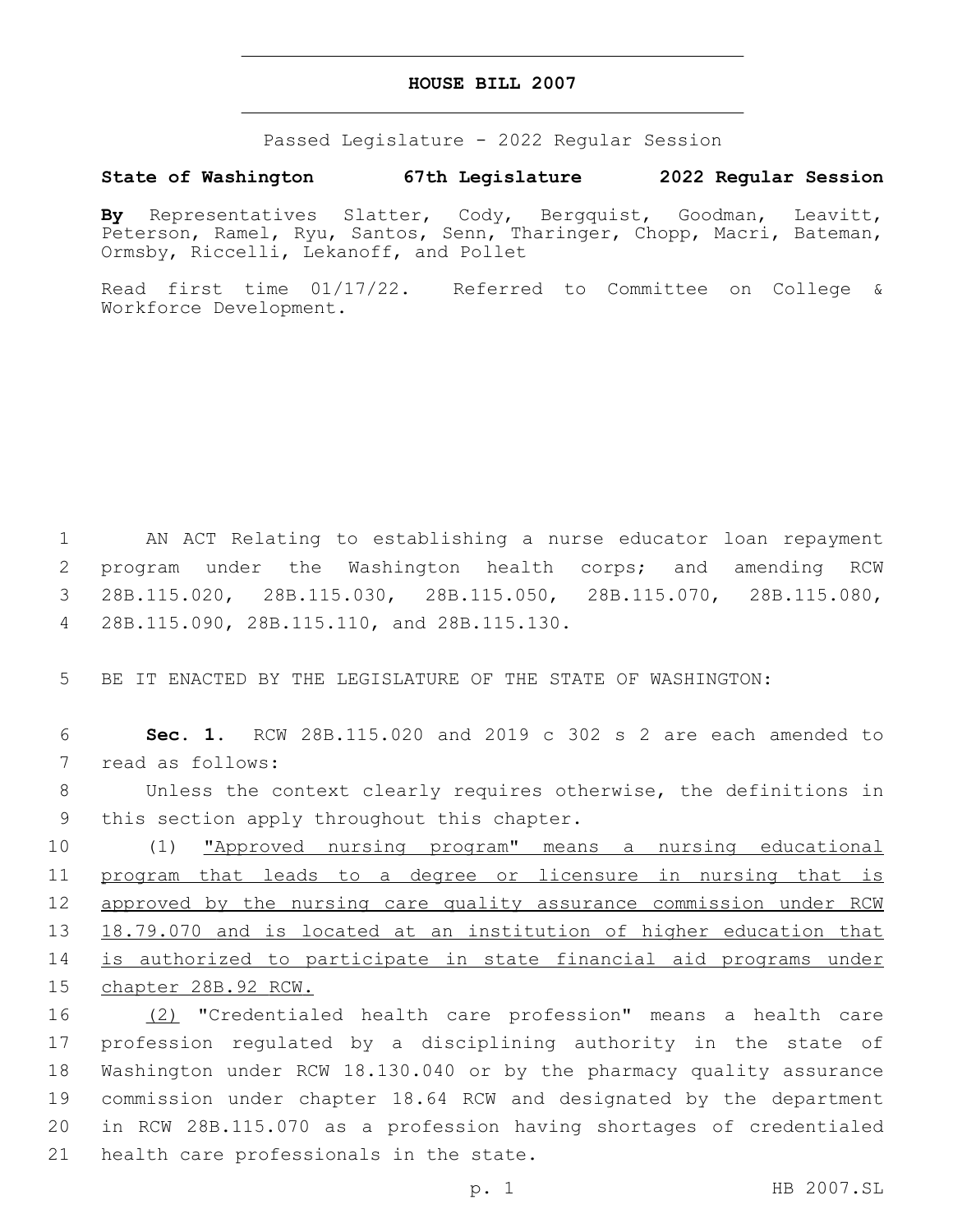1 (( $(2)$ )) (3) "Credentialed health care professional" means a person regulated by a disciplining authority in the state of Washington to practice a health care profession under RCW 18.130.040 or by the pharmacy quality assurance commission under chapter 18.64 5 RCW.

6  $((+3))$   $(4)$  "Department" means the state department of health.

7 ((+4))) (5) "Eligible education and training programs" means education and training programs approved by the department that lead to eligibility for a credential as a credentialed health care 10 professional.

11 (((45)) (6) "Eligible expenses" means reasonable expenses associated with the costs of acquiring an education such as tuition, books, equipment, fees, room and board, and other expenses determined 14 by the office.

 $((+6))$   $(7)$  "Eligible student" means a student who has been accepted into an eligible education or training program and has a declared intention to serve in a health professional shortage area upon completion of the education or training program.

 $((+7+))$   $(8)$  "Forgiven" or "to forgive" or "forgiveness" means to render health care services in a health professional shortage area  $((\theta \cdot \hat{r}))$ , an underserved behavioral health area, or as a nurse educator in the state of Washington in lieu of monetary repayment.

23 (((8)) (9) "Health professional shortage areas" means those areas where credentialed health care professionals are in short supply as a result of geographic maldistribution or as the result of a short supply of credentialed health care professionals in specialty health care areas and where vacancies exist in serious numbers that jeopardize patient care and pose a threat to the public health and safety. The department shall determine health professional shortage areas as provided for in RCW 28B.115.070. In making health professional shortage area designations in the state the department may be guided by applicable federal standards for "health manpower shortage areas," and "medically underserved areas," and "medically underserved populations."34

 $(1)$   $(1)$   $(10)$  "Loan repayment" means a loan that is paid in full 36 or in part if the participant  $((**renders**))$ :

 (a) Renders health care services in a health professional shortage area or an underserved behavioral health area as defined by 39 the department; or

(b) Teaches as a nurse educator for an approved nursing program.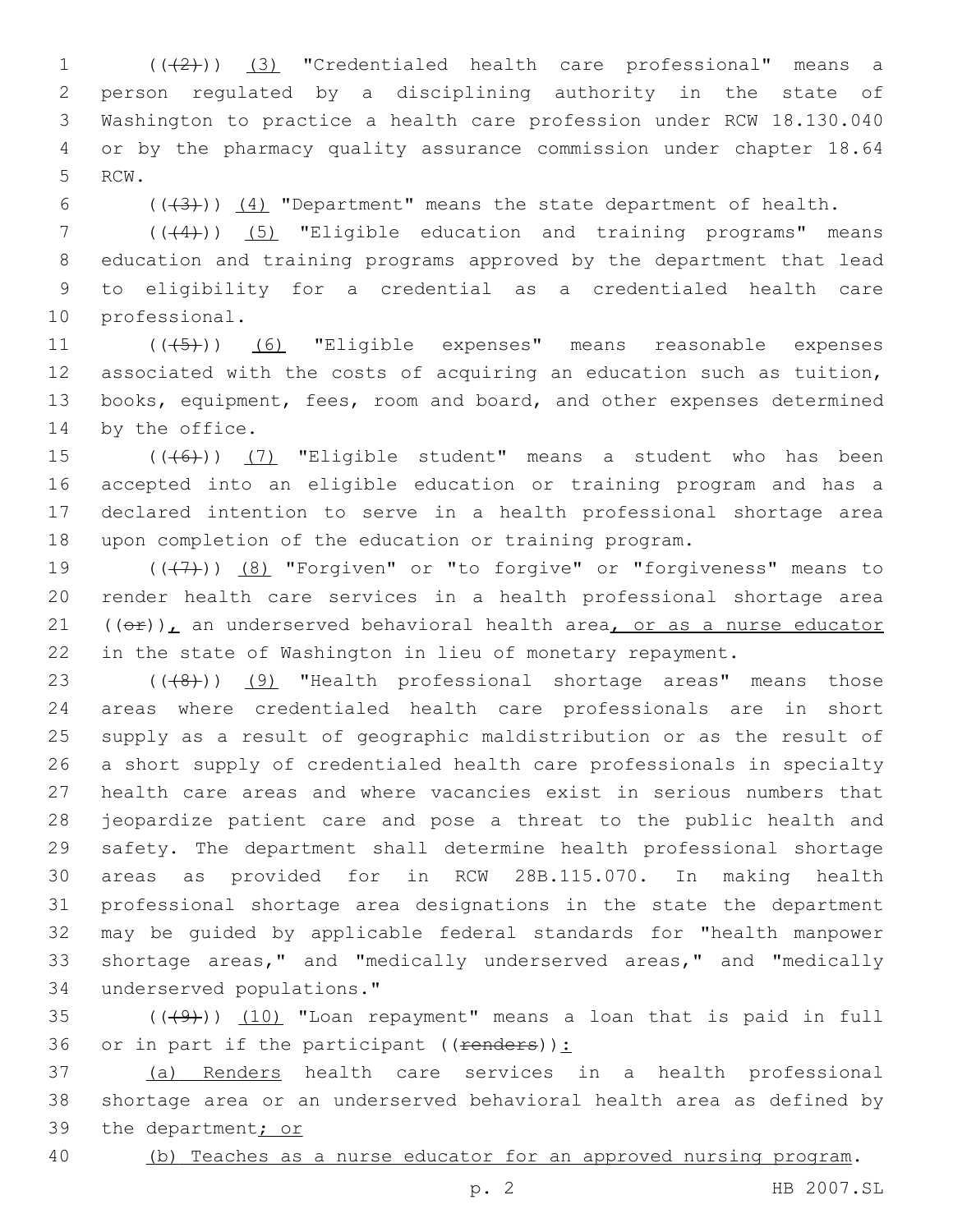1 (((10))) (11) "Nonshortage rural area" means a nonurban area of 2 the state of Washington that has not been designated as a rural 3 physician shortage area. The department shall identify the 4 nonshortage rural areas of the state.

 (((11))) (12) "Nurse educator" means an individual with an advanced nursing degree beyond a bachelor's degree that teaches nursing curriculum and is a faculty member for an approved nursing 8 program.

9 (13) "Office" means the office of student financial assistance.

10  $((+12)^{n})$   $(14)$  "Participant" means  $((a))$ :

 (a) A credentialed health care professional who has received a loan repayment award and has commenced practice as a credentialed health care provider in a designated health professional shortage 14 area or an underserved behavioral health area;

15 (b) A nurse educator teaching in an approved nursing program; or  $16$  (( $\text{an}$ ))

17 (c) An eligible student who has received a scholarship under this 18 program.

19 (((13))) (15) "Required service obligation" means an obligation 20 by the participant to  $((\text{prove})):$ 

21 (a) Provide health care services in a health professional 22 shortage area or an underserved behavioral health area for a period 23 to be established as provided for in this chapter; or

24 (b) Teach as a nurse educator for a period to be established as 25 provided for in this chapter.

26 (((14))) (16) "Rural physician shortage area" means rural geographic areas where primary care physicians are in short supply as a result of geographic maldistributions and where their limited numbers jeopardize patient care and pose a threat to public health and safety. The department shall designate rural physician shortage 31 areas.

 $($   $($   $($   $($   $($   $+$   $15$  $))$   $($   $17)$  "Satisfied" means paid-in-full.

33 (((416))) (18) "Scholarship" means a loan that is forgiven in 34 whole or in part if the recipient renders health care services in a 35 health professional shortage area or an underserved behavioral health 36 area.

37 (((417))) (19) "Sponsoring community" means a rural hospital or 38 hospitals as authorized in chapter 70.41 RCW, a rural health care 39 facility or facilities as authorized in chapter 70.175 RCW, or a city 40 or county government or governments.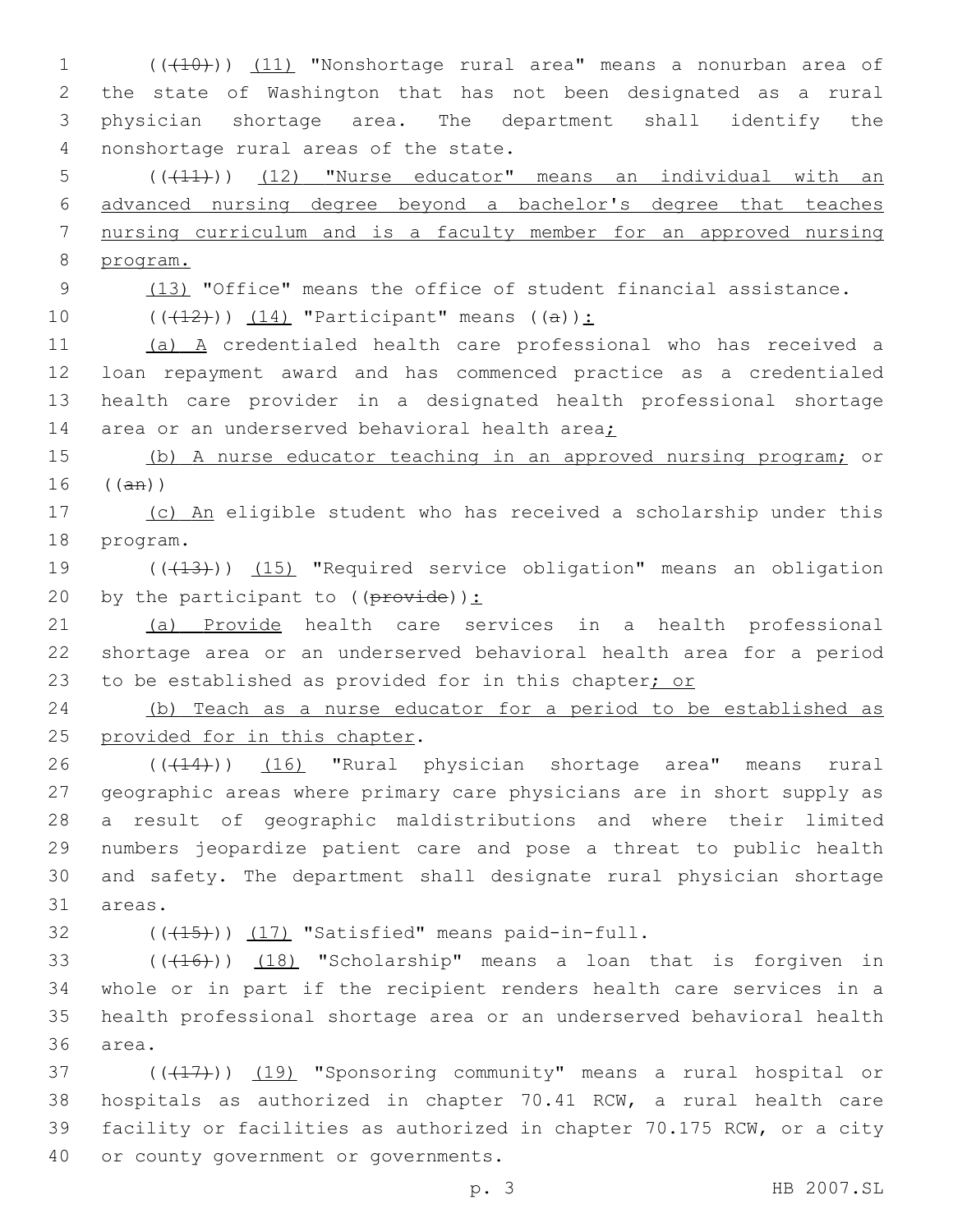(((18))) (20) "Underserved behavioral health area" means a geographic area, population, or facility that has a shortage of health care professionals providing behavioral health services, as 4 determined by the department.

 **Sec. 2.** RCW 28B.115.030 and 2019 c 302 s 3 are each amended to read as follows:6

 The Washington health corps is the state's initiative to encourage health care professionals to work in underserved communities. In exchange for service, the health care professional receives assistance with higher education, in the form of loan repayment or a conditional scholarship. The Washington health corps consists of the health professional loan repayment and scholarship 13 program  $((and))_L$  the behavioral health loan repayment program, and 14 the nurse educator loan repayment program.

 (1) The health professional loan repayment and scholarship program is established for credentialed health professionals and residents serving in health professional shortage areas.

 (2) The behavioral health loan repayment program is established for credentialed health professionals serving in underserved 20 behavioral health areas.

 (3) The nurse educator loan repayment program is established for nurse educators teaching for approved nursing programs.

23 (4) The ((health professional loan repayment and scholarship and the behavioral health loan repayment programs shall be administered 25 by the office)) office is the administrator of the programs under the Washington health corps. In administering the programs, the office 27 shall:

 (a)(i) Select credentialed health care professionals and residents to participate in the loan repayment portion and in the scholarship portion of the health professional loan repayment and 31 scholarship program; ((and))

 (ii) Select credentialed health care participants to participate 33 in the behavioral health loan repayment program; and

 (iii) Select nurse educators to participate in the nurse educator 35 loan repayment program;

 (b) Adopt rules and develop guidelines to administer the 37 programs;

 (c) Collect and manage repayments from participants who do not meet their service obligations under this chapter;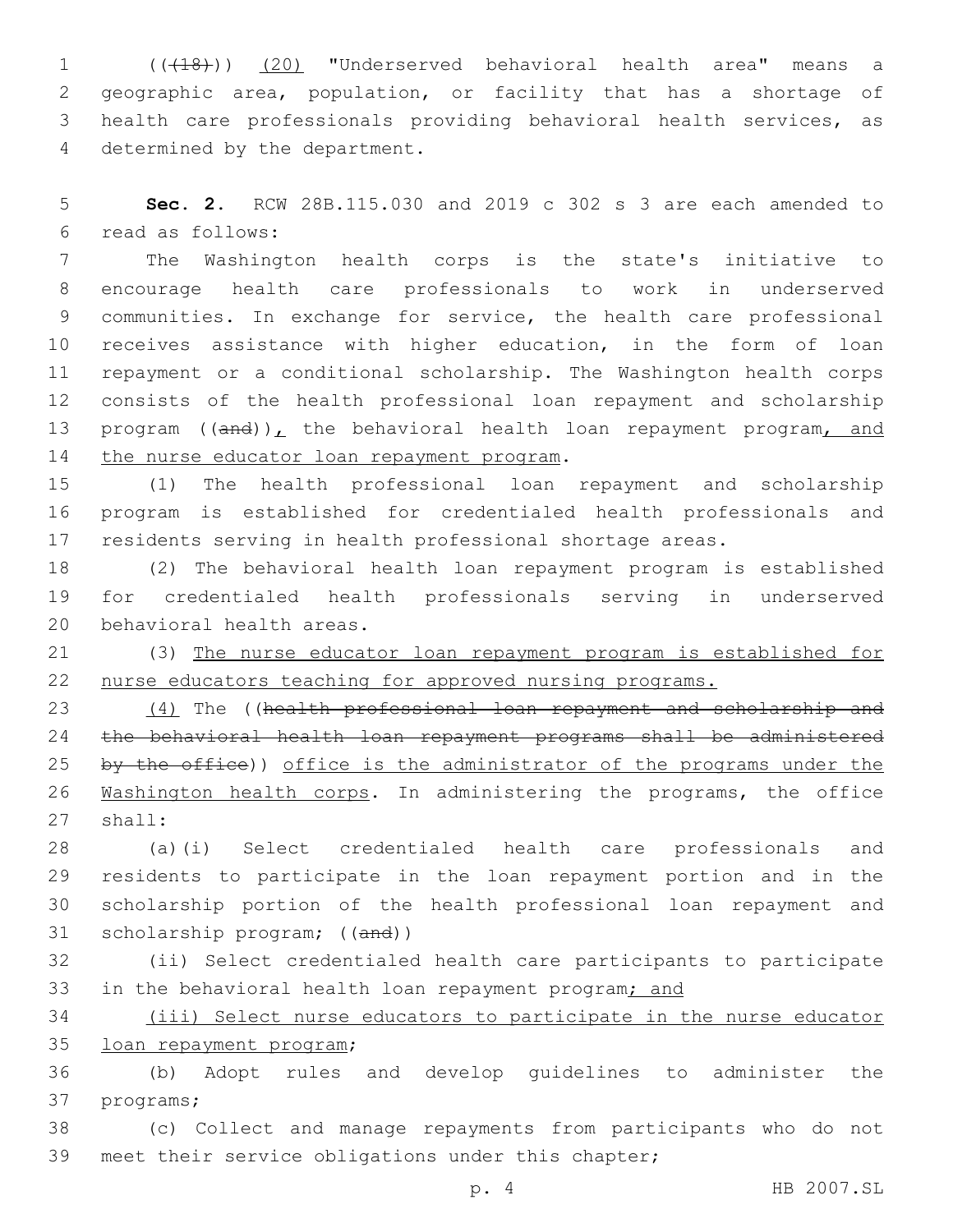(d) Publicize the program, particularly to maximize participation among individuals in shortage and underserved areas and among populations expected to experience the greatest growth in the workforce;4

 (e) Solicit and accept grants and donations from public and 6 private sources for the programs;

 (f) Use a competitive procurement to contract with a fund-raiser to solicit and accept grants and donations from private sources for the programs. The fund-raiser shall be paid on a contingency fee basis on a sliding scale but must not exceed fifteen percent of the total amount raised for the programs each year. The fund-raiser shall 12 not be a registered state lobbyist; and

 (g) Develop criteria for a contract for service in lieu of the service obligation where appropriate, that may be a combination of 15 service and payment.

 **Sec. 3.** RCW 28B.115.050 and 2019 c 302 s 5 are each amended to 17 read as follows:

 The office shall establish a planning committee to assist it in 19 developing criteria for the selection of participants for ((both the health professional loan repayment and scholarship program and the 21 behavioral health loan repayment program)) the Washington health 22 corps program. The office shall include on the planning committee representatives of the department, the department of social and health services, appropriate representatives from health care facilities, provider groups, consumers, the state board for community and technical colleges, the superintendent of public instruction, institutions of higher education, representatives from the behavioral health and public health fields, and other appropriate public and private agencies and organizations. The criteria may require that 30 some of the participants meet the definition of (("needy student")) 31 financial need under RCW 28B.92.030.

 **Sec. 4.** RCW 28B.115.070 and 2021 c 334 s 962 are each amended to 33 read as follows:

 (1) After June 1, 1992, the department, in consultation with the office and the department of social and health services, shall:

 (a) Determine eligible credentialed health care professions for the purposes of the health professional loan repayment and scholarship program and the behavioral health loan repayment program

p. 5 HB 2007.SL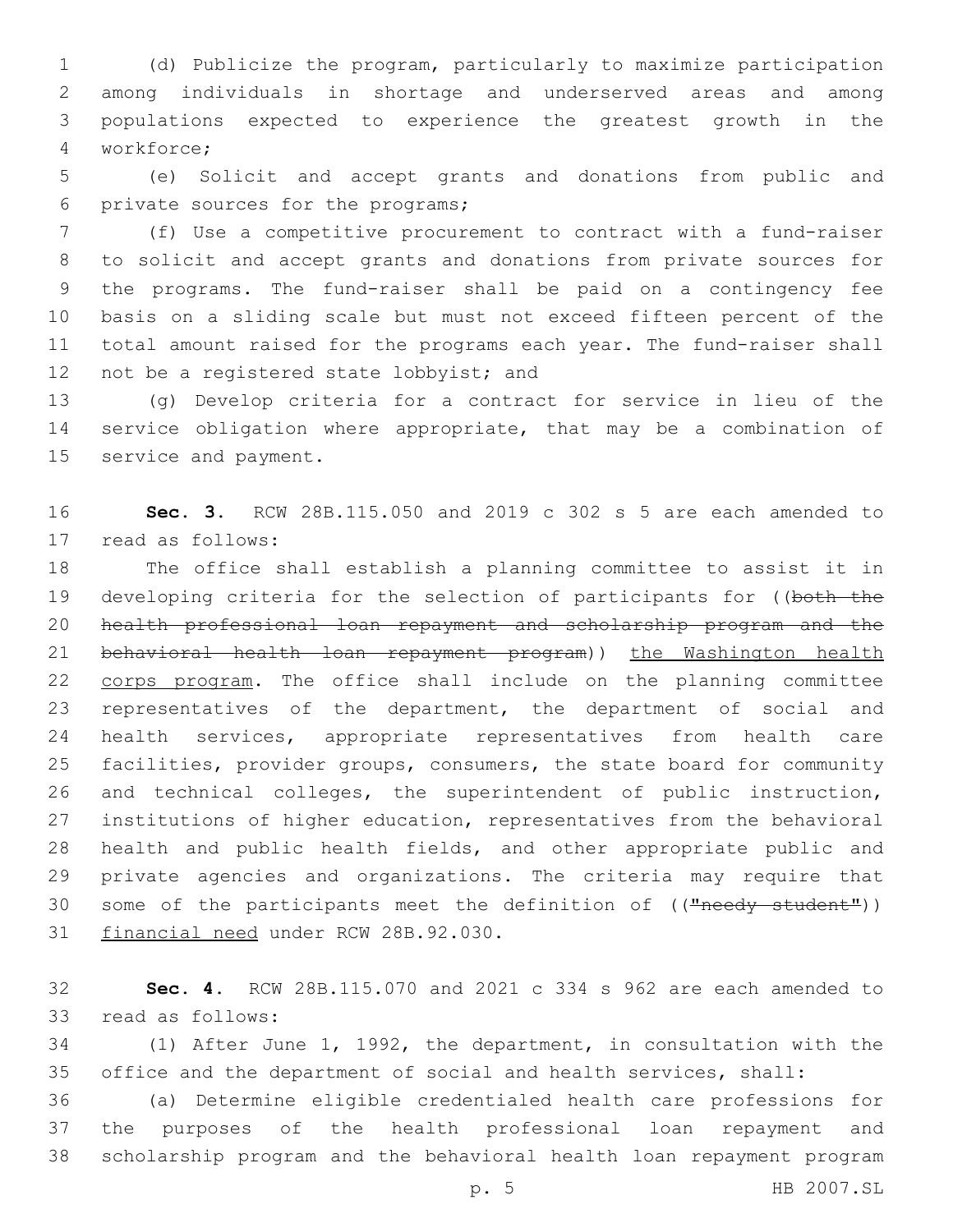authorized by this chapter. Eligibility shall be based upon an assessment that determines that there is a shortage or insufficient availability of a credentialed profession so as to jeopardize patient care and pose a threat to the public health and safety. The department shall consider the relative degree of shortages among professions when determining eligibility. The department may add or remove professions from eligibility based upon the determination that a profession is no longer in shortage. Should a profession no longer be eligible, participants or eligible students who have received scholarships shall be eligible to continue to receive scholarships or loan repayments until they are no longer eligible or until their 12 service obligation has been completed;

 (b) Determine health professional shortage areas for each of the eligible credentialed health care professions; and

 (c) Determine underserved behavioral health areas for each of the 16 eligible credentialed health care professions.

 (2) ((For the 2017-2019, 2019-2021, and 2021-2023 fiscal biennia, consideration for eligibility shall also be given to registered nursing students who have been accepted into an eligible nursing education program and have declared an intention to teach nursing 21 upon completion of the nursing education program.

22  $(3)$  For the 2019-2021 and 2021-2023 fiscal biennia, eligibility for loan repayment shall also be given to chiropractors.

 (4) During the 2019-2021 and 2021-2023 fiscal biennia, the department must consider pediatric and juvenile rheumatologists for 26 eligibility for loan repayment.)) The office, in consultation with 27 the department, shall determine selection criteria for nurse 28 educators and approved nursing programs.

 **Sec. 5.** RCW 28B.115.080 and 2019 c 302 s 7 are each amended to read as follows:30

 After June 1, 1992, the office, in consultation with the department and the department of social and health services, shall:

 (1) Establish the annual award amount for each credentialed health care profession which shall be based upon an assessment of reasonable annual eligible expenses involved in training and education for each credentialed health care profession for both the health professional loan repayment and scholarship program and the behavioral health loan repayment program. The annual award amount may be established at a level less than annual eligible expenses. The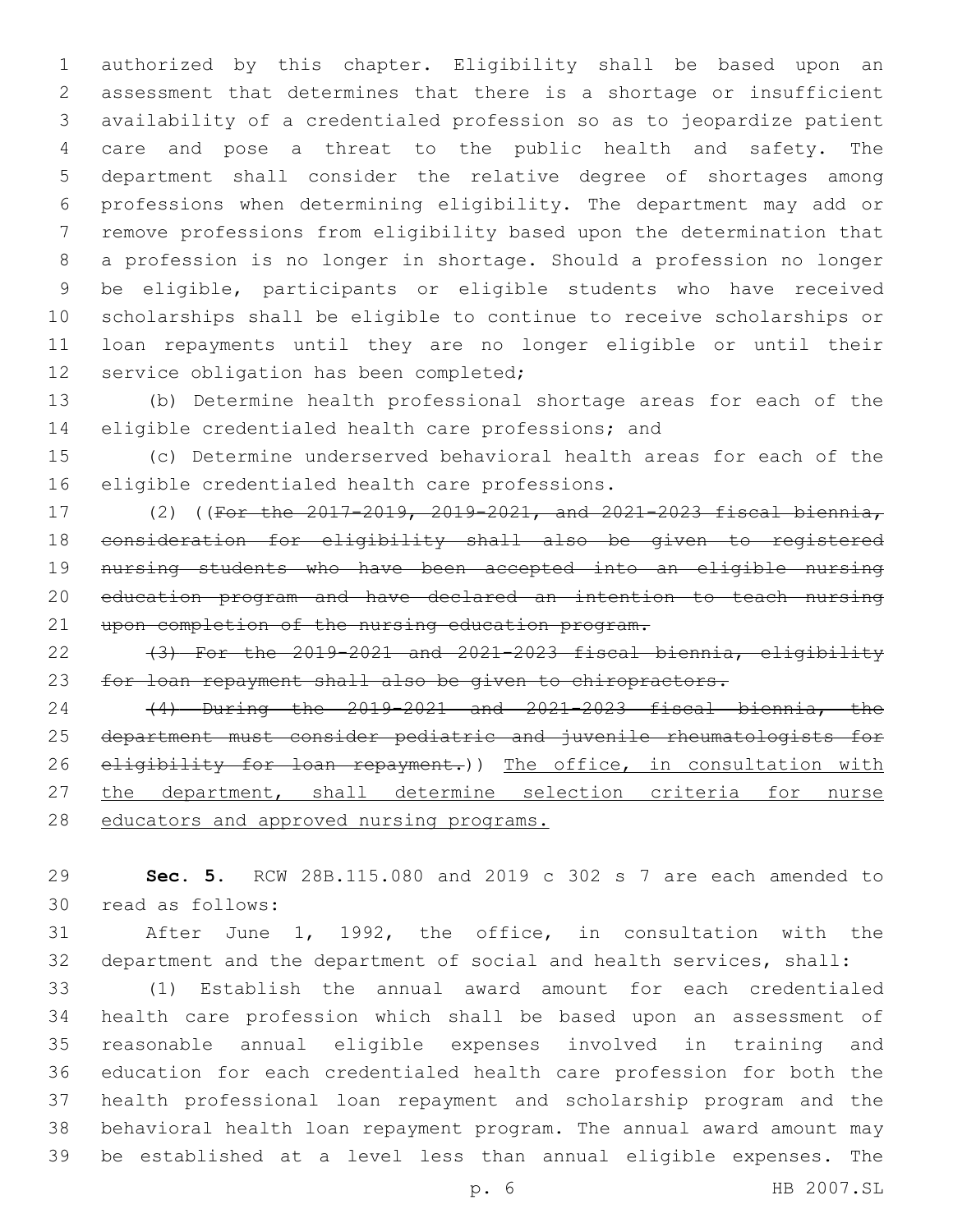annual award amount shall be established by the office for each eligible health profession. The awards shall not be paid for more 3 than a maximum of five years per individual;

 (2) Determine any scholarship awards for prospective physicians in such a manner to require the recipients declare an interest in serving in rural areas of the state of Washington. Preference for scholarships shall be given to students who reside in a rural physician shortage area or a nonshortage rural area of the state prior to admission to the eligible education and training program in medicine. Highest preference shall be given to students seeking admission who are recommended by sponsoring communities and who declare the intent of serving as a physician in a rural area. The office may require the sponsoring community located in a nonshortage rural area to financially contribute to the eligible expenses of a medical student if the student will serve in the nonshortage rural 16 area;

 (3) Establish the required service obligation for each credentialed health care profession, which shall be no less than three years or no more than five years, for the health professional loan repayment and scholarship program and the behavioral health loan repayment program. The required service obligation may be based upon the amount of the scholarship or loan repayment award such that higher awards involve longer service obligations on behalf of the 24 participant;

 (4) Establish the annual award amount and the required service 26 obligation for nurse educators participating in the nurse educator 27 loan repayment program. The annual award amount shall be based upon an assessment of reasonable annual eligible expenses involved in 29 training and education. The awards shall not be paid for more than a maximum of five years per individual. The required service obligation 31 shall be no less than three years or no more than five years. The required service obligation may be based upon the amount of the loan 33 repayment award such that higher awards involve longer service 34 obligations on behalf of the participant;

 (5) Determine eligible education and training programs for purposes of the scholarship portion of the health professional loan 37 repayment and scholarship program;

 ( $(\overline{+5})$ ) (6) Honor loan repayment and scholarship contract terms negotiated between the office and participants prior to May 21, 1991, concerning loan repayment and scholarship award amounts and service

p. 7 HB 2007.SL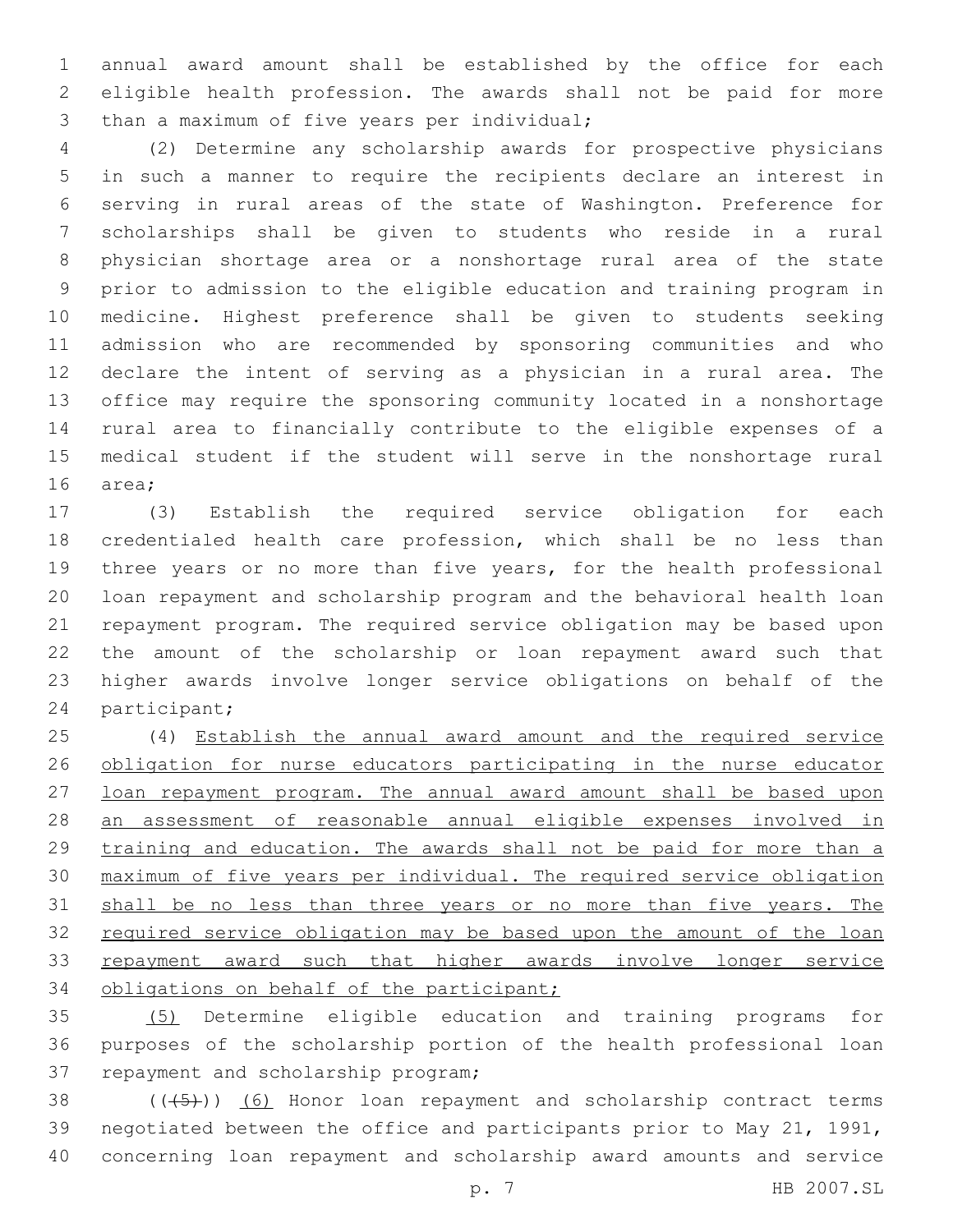1 obligations authorized under this chapter ((28B.115)) or chapter 2 70.180 RCW.

 **Sec. 6.** RCW 28B.115.090 and 2019 c 302 s 8 are each amended to 4 read as follows:

 (1) The office may grant loan repayment and scholarship awards to eligible participants from the funds appropriated to the ((health professional loan repayment and scholarship program, or from any 8 private or public funds given to the office for this purpose. The office may grant loan repayment to eligible participants from the funds appropriated to the behavioral health loan repayment program or 11 from any private or public funds given to the office for this 12 purpose)) Washington health corps program. Participants are 13 ineligible to receive loan repayment under the ((health professional loan repayment and scholarship program or the behavioral health loan 15 repayment program)) Washington health corps program if they have received a scholarship from programs authorized under this chapter or chapter 70.180 RCW or are ineligible to receive a scholarship if they 18 have received loan repayment authorized under this chapter ((or 19 chapter 28B.115 RCW) ).

 (2) Funds appropriated for the health professional loan repayment and scholarship program, including reasonable administrative costs, may be used by the office for the purposes of loan repayments or scholarships. The office shall annually establish the total amount of funding to be awarded for loan repayments and scholarships and such allocations shall be established based upon the best utilization of 26 funding for that year.

 (3) One portion of the funding appropriated for the health professional loan repayment and scholarship program shall be used by the office as a recruitment incentive for communities participating in the community-based recruitment and retention program as authorized by chapter 70.185 RCW; one portion of the funding shall be used by the office as a recruitment incentive for recruitment activities in state-operated institutions, county public health departments and districts, county human service agencies, federal and state contracted community health clinics, and other health care facilities, such as rural hospitals that have been identified by the department, as providing substantial amounts of charity care or publicly subsidized health care; one portion of the funding shall be used by the office for all other awards. The office shall determine

p. 8 HB 2007.SL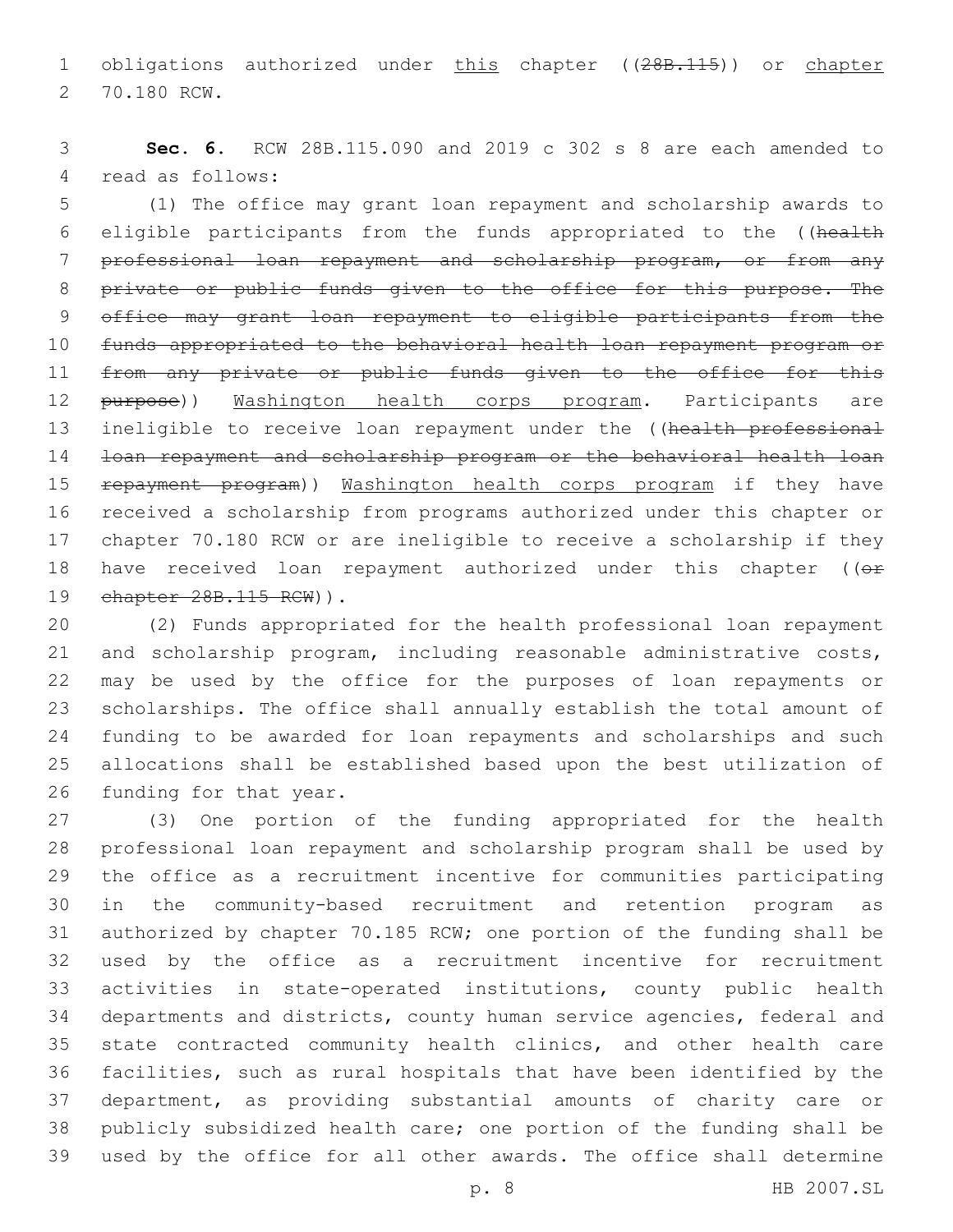the amount of total funding to be distributed between the three 2 portions.

 **Sec. 7.** RCW 28B.115.110 and 2019 c 302 s 10 are each amended to 4 read as follows:

 Participants in the Washington health corps who are awarded loan repayments shall receive payment for the purpose of repaying educational loans secured while attending a program of health professional training which led to a credential as a credentialed 9 health professional in the state of Washington.

 (1) Participants shall agree to meet the required service 11 obligation.

 (2) Repayment shall be limited to eligible educational and living expenses as determined by the office and shall include principal and 14 interest.

 (3) Loans from both government and private sources may be repaid by the program. Participants shall agree to allow the office access to loan records and to acquire information from lenders necessary to verify eligibility and to determine payments. Loans may not be renegotiated with lenders to accelerate repayment.

 (4) Repayment of loans established pursuant to the Washington health corps shall begin no later than ninety days after the individual has become a participant. Payments shall be made quarterly, or more frequently if deemed appropriate by the office, to the participant until the loan is repaid or the participant becomes ineligible due to discontinued service in a health professional 26 shortage area  $((\theta \cdot \hat{r}))_L$  an underserved behavioral health area, or as a 27 nurse educator at an approved nursing program after the required service obligation when eligibility discontinues, whichever comes 29 first.

 (5) Should the participant discontinue service in a health 31 professional shortage area  $((\theta \cdot \mathbf{r}))$ , an underserved behavioral health 32 area, or as a nurse educator at an approved nursing program, payments against the loans of the participants shall cease to be effective on the date that the participant discontinues service.

 (6) Except for circumstances beyond their control, participants who serve less than the required service obligation shall be obligated to repay to the program an amount equal to the unsatisfied portion of the service obligation, or the total amount paid by the program on their behalf, whichever is less. This amount is due and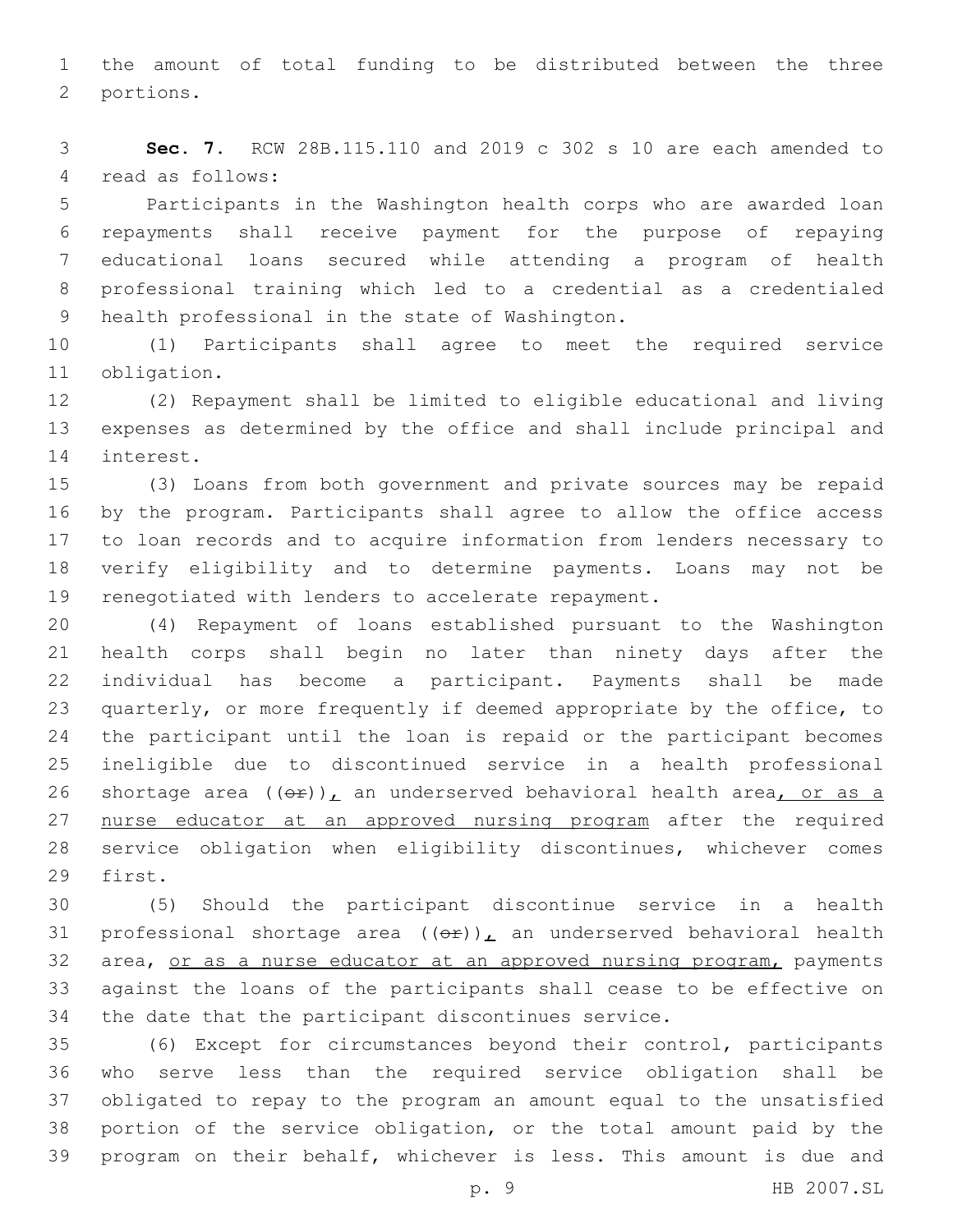payable immediately. Participants who are unable to pay the full amount due shall enter into a payment arrangement with the office, including an arrangement for payment of interest. The maximum period for repayment is ten years. The office shall determine the applicability of this subsection. The interest rate shall be determined by the office and be established by rule.

 (7) The office is responsible for the collection of payments made on behalf of participants from the participants who discontinue service before completion of the required service obligation. The office shall exercise due diligence in such collection, maintaining all necessary records to ensure that the maximum amount of payment made on behalf of the participant is recovered. Collection under this section shall be pursued using the full extent of the law, including 14 wage garnishment if necessary.

 (8) The office shall not be held responsible for any outstanding payments on principal and interest to any lenders once a 17 participant's eligibility expires.

 (9) The office shall temporarily or, in special circumstances, permanently defer the requirements of this section for eligible 20 students as defined in RCW 28B.10.017.

(10) The office shall establish an appeal process by rule.

 **Sec. 8.** RCW 28B.115.130 and 2011 1st sp.s. c 11 s 212 are each 23 amended to read as follows:

 (1) Any funds appropriated by the legislature for the health 25 professional loan repayment and scholarship program and the nurse 26 educator loan repayment program or any other public or private funds 27 intended for loan repayments or scholarships under ((this program)) these programs shall be placed in the account created by this 29 section.

 (2) The health professional loan repayment and scholarship program fund is created in custody of the state treasurer. All receipts from the program shall be deposited into the fund. Only the office, or its designee, may authorize expenditures from the fund. The fund is subject to allotment procedures under chapter 43.88 RCW, but no appropriation is required for expenditures.

> Passed by the House February 13, 2022. Passed by the Senate March 4, 2022. Approved by the Governor March 31, 2022.